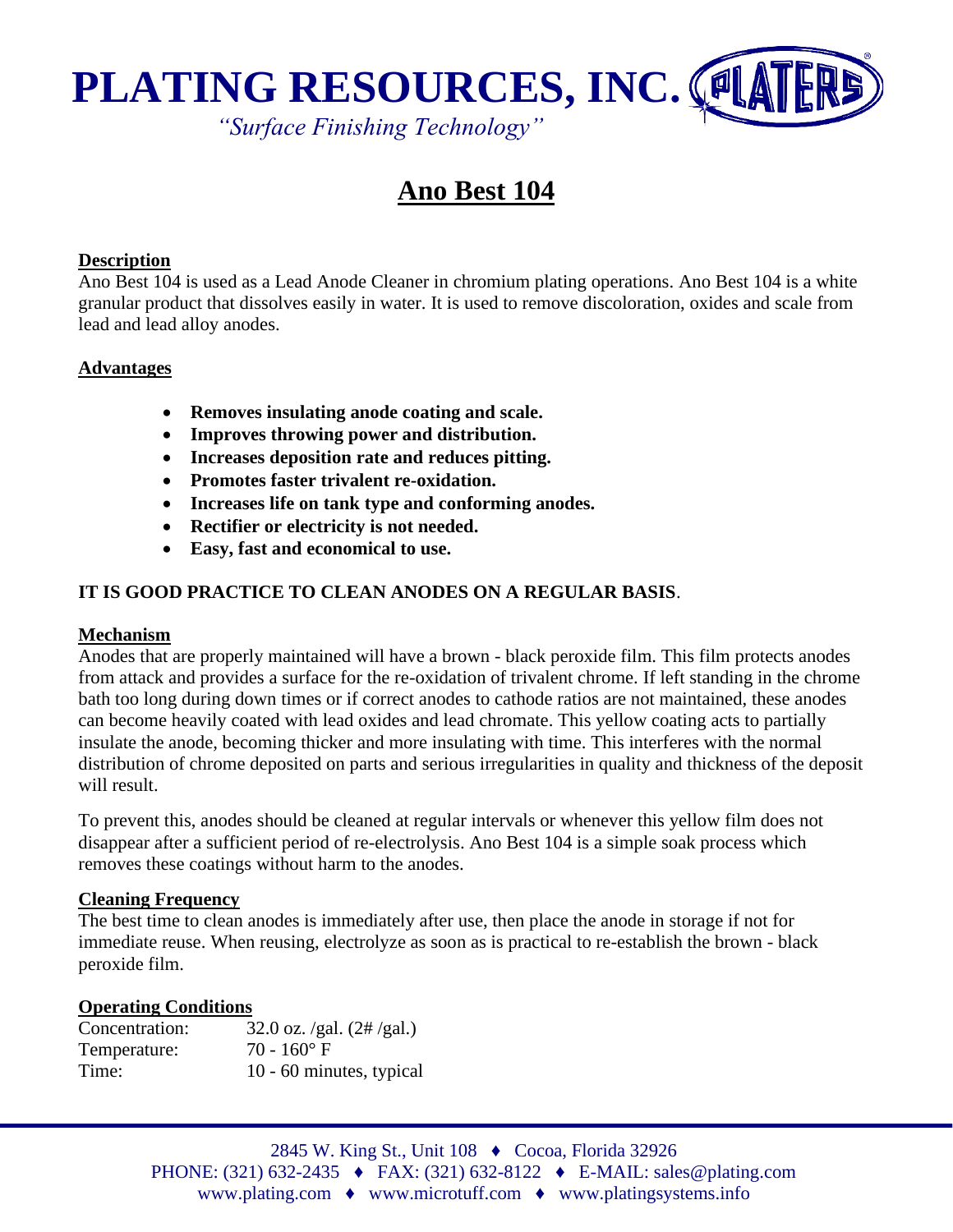## **Equipment & Procedures**

Ano Best 104 solutions may be used in plain steel tanks; linings are not necessary. Heaters, if used, may also be of plain steel, although stainless steel is generally preferred to prevent rusting above solution level. Adequate exhaust ventilation is necessary in order to remove the light mist generated during the cleaning operation. Adequate rinsing should be used both before and after Ano Best 104 cleaning. The Ano Best 104 is somewhat viscous so all rinsing must be thorough. A mild air agitation will provide the optimum conditions of use. Agitation should especially be used when making additions to the bath. Ano Best 104 is designed for use with air agitation.

## **Bath Make-Up**

The following procedures should be used for a new bath make-up. Fill the tank about 3/4 full with cold tap water, do not use warm water. Cautiously dissolve 32 oz. /gal. (2#/gal.) of the Ano Best 104 compound. The Ano Best 104 material must be added slowly to avoid localized overheating. This material generates heat (exothermic) when being dissolved. Break up any lumps in the product due to moisture and avoid any splashes. Stir thoroughly or use mild air agitation, when making addition. Add additional tap water to the proper operating volume. When all of the material has been added, continue stirring or agitating for 10 - 15 minutes longer. Heat the bath to its operating temperature while continuing the agitation. The bath is now ready to use.

## **Cleaning Procedure**

The following procedure should be used. Remove the lead anodes from the chrome plating bath. Rinse thoroughly with water over the bath or in a recovery type rinse tank. Immerse the anodes in the Ano Best 104 solution. Leave them immersed until the film or scale is completely removed, typically 10 - 60 minutes. Remove the anodes when clean and wire brush lightly, if needed, while rinsing. Provide a thorough final water rinse.

NOTE: Ano Best 104 is safe for pure lead, 6% antimony-lead, 7% tin-lead and variations of these alloys. Ano Best 104 will not attack or dissolve lead or lead alloy anodes, only the scale. Anodes can, thusly, be safely left in the solution for extended periods of time. Stubborn - heavy scale may require longer immersion times and/or higher temperatures for complete removal. Wire brushing during the cleaning cycle may be required in severe cases.

## **Solution Additions**

The Ano Best 104 can be controlled by analysis if desired. Usually, however, all that is necessary is to make a 4.0 oz. /gal. addition (25# / 100 gals.) whenever a noticeable decrease in the cleaning ability or rate is noticed. The Ano Best 104 bath enjoys an extremely long life. It seldom, if ever, requires discarding and remaking. Increasing the bath temperature within its range will increase a used baths' effectiveness and decrease the cleaning time.

## **Caution**

The plating bath contains chromic acid, sulfuric acid and the Dura additive outlined above. These are all industrial chemicals and must be handled carefully and in accordance with the directives provided in the individual SDS forms.

Read and understand the SDS on all of these chemicals before handling or using. Ensure that all regulatory standards are followed and limit personal exposure as required for Cr(VI) by OSHA.

Avoid personal contact with these chemicals, avoid splashing and avoid breathing any fumes released during operation. Do not inhale any dust, mist or vapors from these chemicals. Do not allow these products to contact the skin or eyes. In case of contact, flush immediately with large amounts of fresh water and seek immediate medical attention.